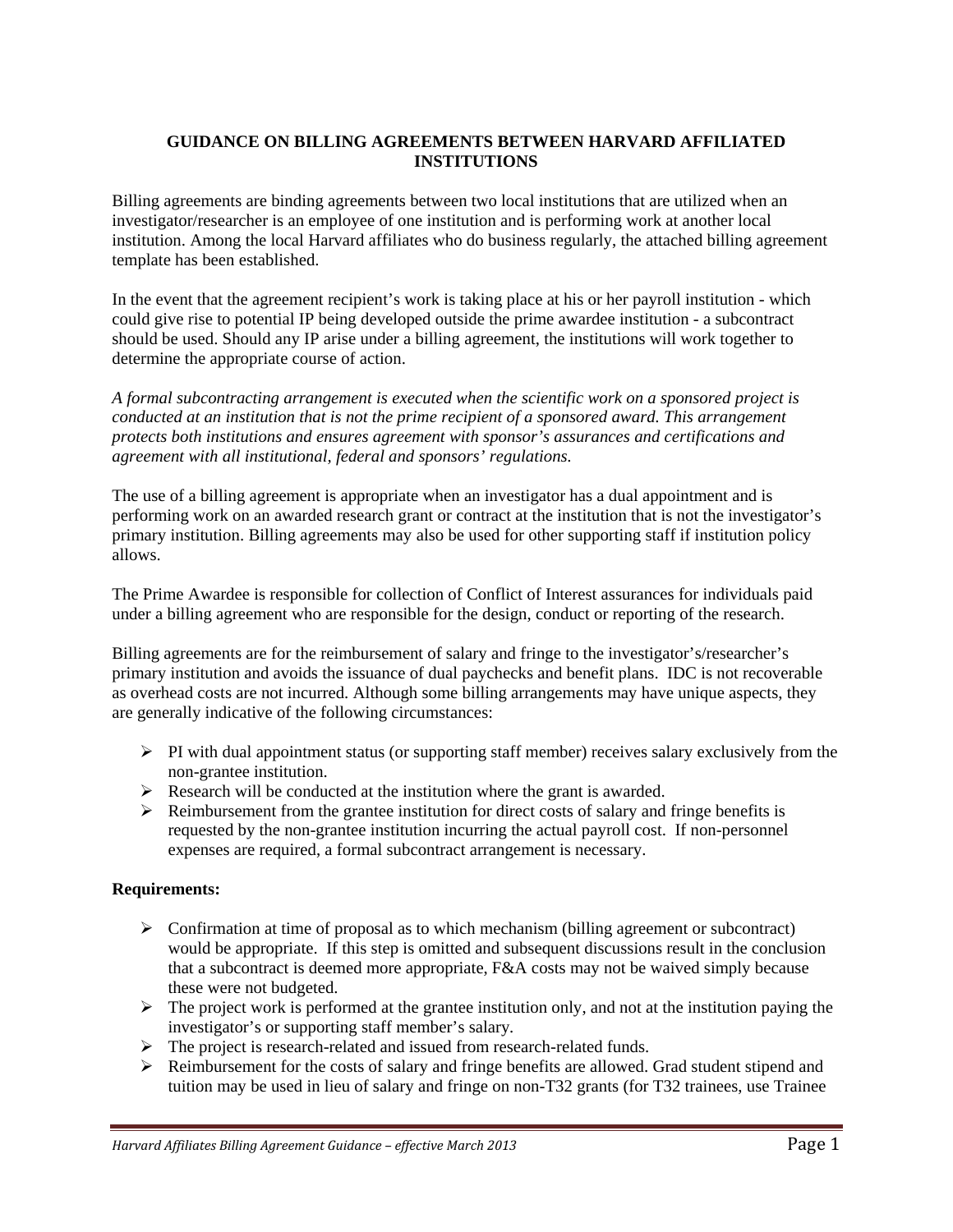Stipend Billing Agreement). Use the appropriate expense categories and delete ones not used fo reach agreement.

- $\triangleright$  A billing agreement represents a financial arrangement between institutions for the specific purpose of salary reimbursement.
- $\triangleright$  Signature of an institutional official is required.
- $\triangleright$  Invoices are payable upon receipt.

### **Billing agreements must include:**

- $\triangleright$  Name and billing address of institutional official responsible for processing invoice and/or institutional invoice mailbox address
- $\triangleright$  Sponsor name and prime award number
- $\triangleright$  CFDA number
- $\triangleright$  Project title
- $\triangleright$  Period of performance
- $\triangleright$  Breakdown of salary and fringe benefits costs (or stipend and tuition as appropriate) with a total cost amount indicated.
- $\triangleright$  % of effort for investigator
- $\triangleright$  Brief project description